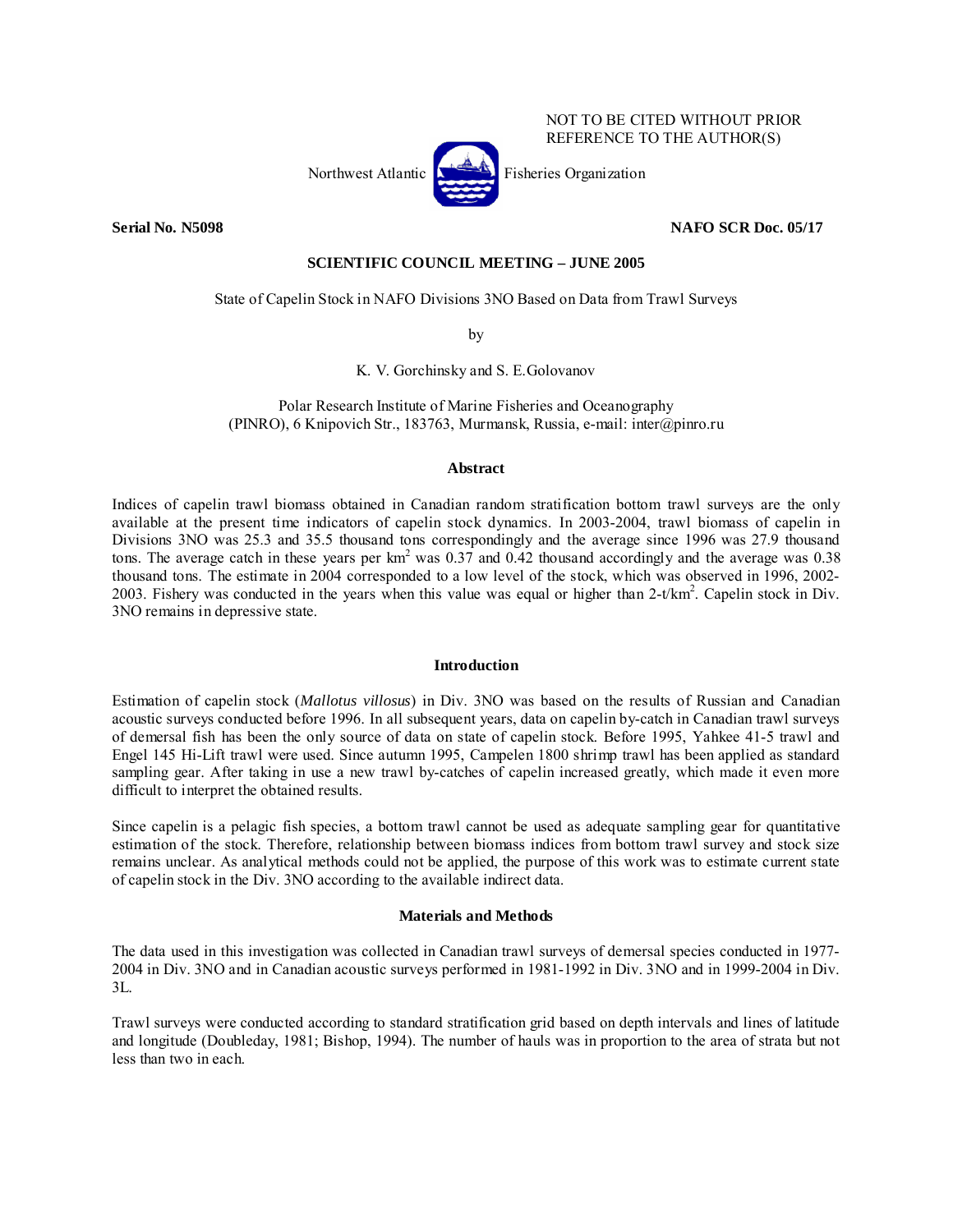Before 1982, Yahkee 41-5 trawl was used and Engel 145 Hi-Lift trawl was applied in 1984-1995. In subsequent years, Campelen 1800 shrimp trawl with rockhopper was used. Campelen was hauled in 15 minutes at speed of 3 knots. In order to hold fish in the trawl a panel with mesh size of 29 mm was used in the trawl bag.

Capelin biomass in each stratum was calculated as:

$$
W_h = \frac{A_h \sum_{i=1}^{n_h} W_{hi}}{a n_h}
$$

where  $W_{hi}$  is weight (kg) of capelin in set i ( $i = 1, 2, ..., nh$ ) in stratum  $h$ , and  $a$  is the area sampled by a standard haul. Biomass in each Division was calculated by adding the values of all strata (Lilly and Simpson, 2000).

Besides, a standardised catch per area unit  $(t/km^2)$  calculated as an average of all non-zero catches  $(B_s)$  was used in the analysis. Owing to small size of statistic sample (number of catches in each survey), bootstrap samples were used for calculation of confidence intervals. Nearest Neighbour method and Euclidean Distance Metric were used for clustering of  $B_s$  values.

### **Results and Discussion**

#### *Fishery and management*

Fishery for capelin started in 1971 and total catch was maximal in mid-1970s with the highest catch of 132 000 tons in 1975. The fishing was closed in 1979-1986 and then opened in 1987-1992. Annual catches in this period did not exceed 25 000 tons. In subsequent years due to abrupt decline of the stock size, the target fishery for capelin was banned. Highest historical catches were taken by Russia (former USSR), Norway, Iceland and Japan (Table 1).

TAC of capelin was set for the first time in 1974 and in 1977-1978 it reached 200 000 tons, then TAC was reduced to 30 000 tons in 1990-1992. Considering that in the whole regulation period the catch did not exceed TAC, the decline of stock size observed since early 1990s could hardly be caused by overexploitation of the stock. A similar idea about capelin stock in NAFO Subareas 2 and Div. 3KL was expressed by J. Carscadden (DFO, 2000). Because of dramatic decline of the capelin stock size since 1993, the ban on target fishery for capelin was imposed as a regulation measure.

At first, capelin stock distributed in Div. 3NO+3Ps was considered as one stock (Winters, 1974). However, taking into account that capelin spawn at the same time in the coastal area of Newfoundland and in the South-eastern shallow waters (3N), it was assumed that there were two separate stocks in SA2+3KL and 3NO. Subsequent investigations of meristic and morphological features as well as collection of data on tagging and distribution proved these assumptions (Carscadden, 1986; Nakashima, 1991).

### *Research surveys*

#### *Stock assessment based on data of acoustic surveys*

Acoustic surveys of capelin stock in Div. 3NO were conducted by the USSR/Russia in 1975-1994 and Canada in 1981-1992. Now, it is difficult to compare the results of these surveys since some Russian assessments were merged for Div. 3LNO. However, both surveys showed that maximum stock size was registered in 1988 and then an abrupt decline was observed after 1990 (Table 2). Despite the collapse of the stock registered in surveys conducted in Div. 3 LNO, TAC remained at the same level of 30 000 tons in 2 years (Fig. 1). Dynamics of annual catches in Div. 3NO corresponded better to the acoustic estimates of the stock in Div. 3L than that in Div. 3NO. This relationship was probably caused by the timing of acoustic survey and specific features of capelin behaviour, which means that aggregations of capelin from both stock before migration to the spawning areas concentrated in Div. 3L.

In recent years, STACFIS several times has advised to conduct investigations of capelin stock in Div. 3NO using methods of trawl-acoustic survey. However, this advice was not followed.

#### *Indices of trawl biomass according to the data from Canadian spring surveys*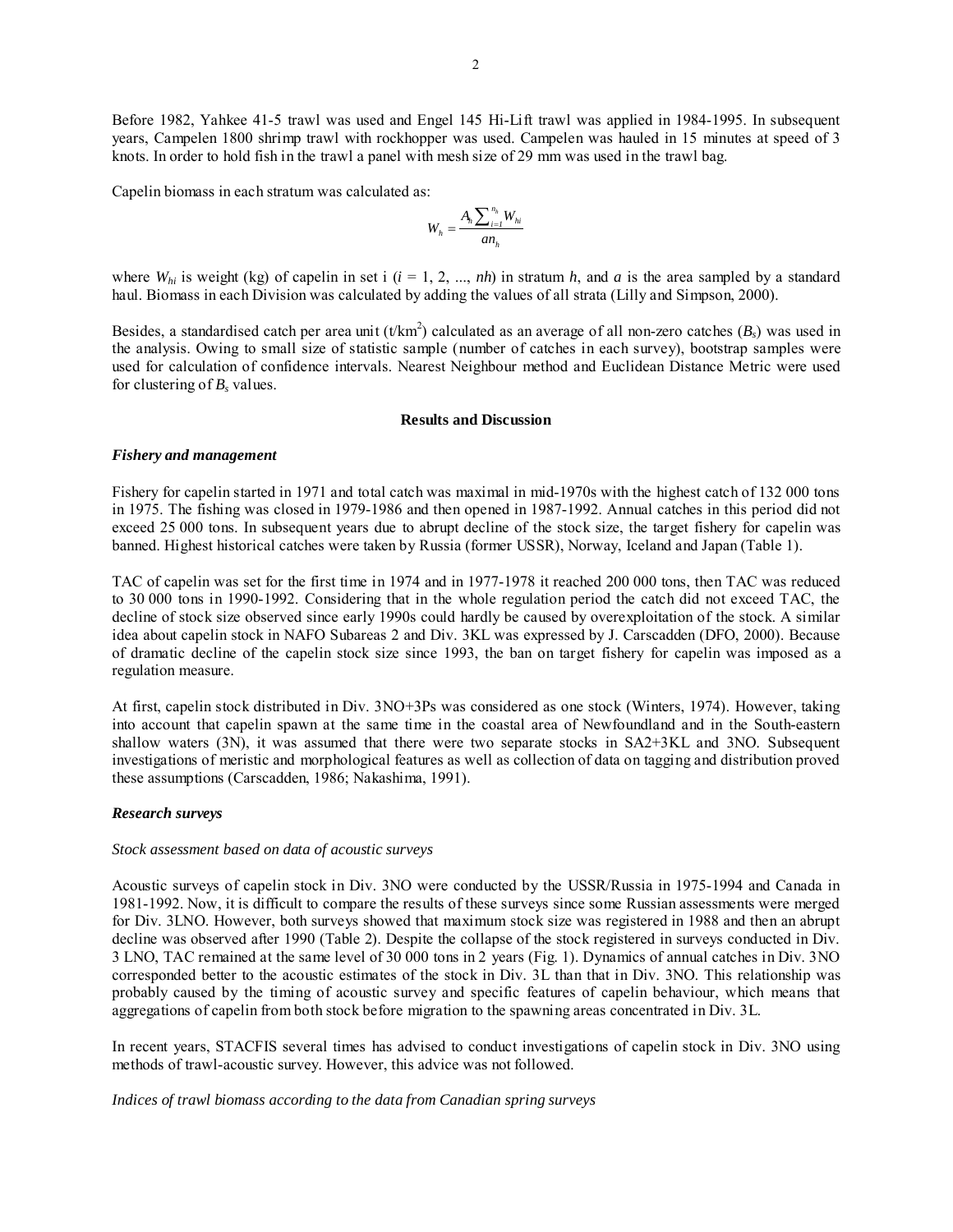Indices of capelin biomass obtained in Canadian random stratification bottom surveys are the only available at the present time indicators of capelin stock dynamics. When shifting the standard survey trawl from Engel 145 Hi-Lift to Campelen 1800 shrimp the catch rate for capelin of the latter turned out to be much higher (Lilly and Simpson, 2000). Absolute values of capelin by-catches increased by several tens of time and therefore were not comparable with the previous data (Fig. 2a).

Since capelin was not included in the comparison investigations of catch rates of Engel and Campelen trawls in 1995 and 1996, the conversion factor for capelin was not calculated (Lilly, 1999). Previously, in order to compare the results of surveys conducted with different trawls, it was assumed that catch rate for equal in size capelin and cod of 14 cm in length was the same. Based on this assumption, the calculations showed that effectiveness of capelin fishing by Campelen was approximately 49 times higher than that of Engel (Shibanov *et al*., 2002). When standardising the indices of biomass obtained in 1977-1995 by catch rate of Campelen trawl, the estimate of the current state of the stock will probably become more realistic (Fig. 2b).

The applicability of biomass indices obtained by Campelen trawl for assessment of capelin stock was investigated by identification of relationship between values of trawl and acoustic biomasses of capelin in Div. 3L obtained in 1999-2004 (Table 3, Fig. 3). Two years (2001 and 2004) when index of biomass of trawl survey exceeded or was close to that of acoustic survey were excluded from the available data set. Obtained linear regression was statistically significant  $(R^2 = 0.90, F = 18.93, df = 2)$ , therefore, in case of no acoustic surveys the trawl indices could be used in estimation of the stock size.

In 1996-2004, when Campelen was used as sampling gear, trawl biomass of capelin in Div. 3NO varied from 7.2 to 58.1 thousand tons (Fig. 4). In 2003-2004, this parameter was 25.3 and 35.5 thousand tons correspondingly and the average for the period from 1996 was 27.9 thousand tons.

Since interpolation by density of bottom trawl catches to the area of strata for such pelagic fish species as capelin can lead to significant deviation of the total biomass, in our opinion the average catch per  $km^2(B_s)$  can better describe the state of the stock. According to data from 1996-2004, B<sub>s</sub> had a linear significant relationship ( $R^2$  = 0.93,  $F = 90.44$ ,  $df = 7$ ) with indices of trawl biomass (Fig. 5) and varied between 0.13 and 0.76. The average in these years was 0.38. In 2003 and 2004, this parameter was 0.37 and 0.42 correspondingly (Fig. 6).

Classification of average catches by the degree of affinity in 1990-2004 allowed us to distinguish two clusters, which characterize two periods of stock condition: satisfactory (1990-1991) and poor in subsequent years (Fig. 7). The estimate of 2004 corresponds to a low level of stock size that was observed in 1996, 2002-2003. Fishing was conducted in the years when this parameter exceeded or was close to  $2-t/km^2$ . In our opinion, this point can indicate the beginning of stock rebuilding.

The results of previous assessments show that capelin stock in Div. 3NO remains in depressive state (Shibanov *et al*., 2002; Gorchinsky, 2003, 2004). Comparing with previous years, trawl biomass of capelin in 2004 in Div. 3NO was at low level close to the average for 1996-2004, which gives us ground to prolong advice of the Scientific Council about the ban on target fishery for capelin in 2006-2007. A more precise estimation of the stock will be possible if trawl and acoustic surveys are resumed.

In today situation when the target fishing is banned and no acoustic surveys of capelin in Div. 3NO are conducted on a regular basis, it is impossible to calculate LRPs.

### *Distribution of capelin stock*

In seven cases during last 9 years capelin stock distributed mostly in Div. 3N or approximately in even proportions between the Divisions (Fig. 4). In 2003, the most part of capelin distributed near the southern slopes of the Grand bank. In 2004, the distribution was to some extant different from that in previous year. The highest catches were registered in the central shallow part of the bank (Fig. 8).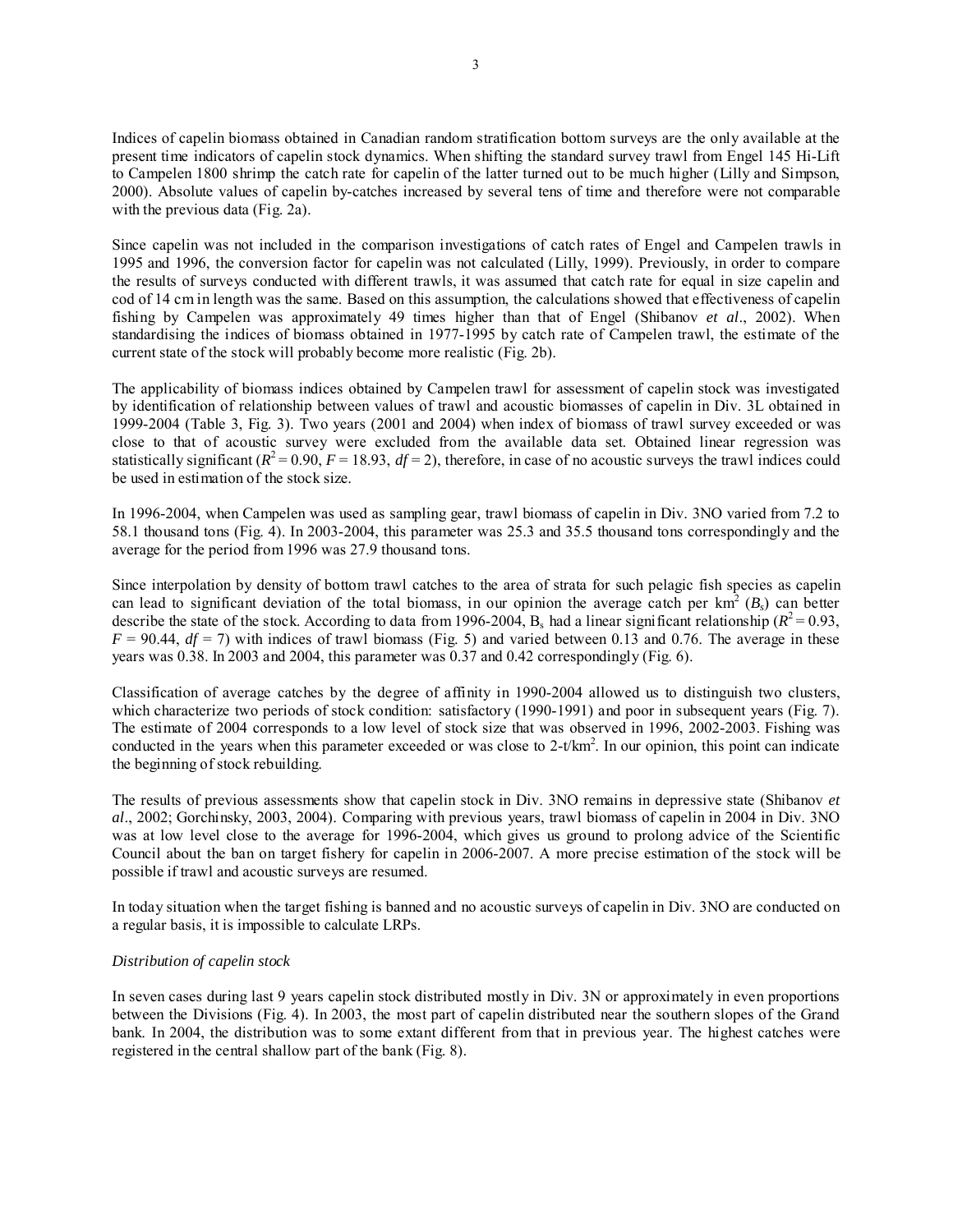#### **Acknowledgment**

We would like to express our gratitude to doctor G. R. Lilly  $\mu$  F. K. Mowbray from Department of Fisheries and Oceans, St. John's, Canada for data of Canadian scientists collected in trawl surveys and cooperation on this report.

#### **References**

- BISHOP, C. A. 1994. Revisions and additions to stratification schemes used during research vessel surveys in NAFO Subareas 2 and 3. *NAFO SCR Doc*., No. 43, 23 p.
- CARSCADDEN, J. 1986. The Southeast Shoal (Div. 3NO) capelin stock. *NAFO SCR Doc*., No. 53, 7 p.
- DFO. 2000. Capelin in Subarea2 + Div. 3KL Update. DFO Science Stock Status Report B2-02 (2001), 5 p.
- DOUBLEDAY, W.G. (ed.) 1981. Manual on groundfish surveys in the Northwest Atlantic. *NAFO Sci. Coun. Studies*, 2: 7-55.
- GORCHINSKY, K. V. 2003. Using Trawlable Biomass Data from Canadian Bottom Trawl Survey in Spring 2002 to estimate Capelin State of the Stock on the Grand Bank. NAFO SCR Doc., No. 37, 6 p.
- GORCHINSKY, K. V. 2004. Update on Capelin Stock Status in Divisions 3NO. *NAFO SCR Doc*., No. 17, 5 p.
- LILLY, G. R. 1999. By-catches of capelin during spring and autumn bottom-trawl surveys in Divisions 2J3KL in 1998. In: Capelin in SA2 + Div. 3KL. Edited by Anon. *CSAS Res. Doc*., No. 99/206, p. 83-111.
- LILLY, G. R., and M. SIMPSON. 2000. Distribution and biomass of capelin, Arctic cod and sand lance on the Northeast Newfoundland Shelf and Grand Bank as deduced from bottom trawl surveys. *DFO Can. Stock Assess. Sec. Res. Doc*., **91**: 1-40.
- NAKASHIMA, B. S. 1991. The geographical distribution of capelin (*Mallotus villosus*) in the Northwest Atlantic based on tagging experiments. *NAFO SCR Doc*., No. 122, 25 p.
- SHIBANOV, V. N., K. V. GORCHINSKY, and V. S. MAMYLOV. 2002. An attempt to estimate dynamics of capelin stock on the Grand Bank using trawlable biomass data from Canadian bottom trawl surveys, spring 1990-2001. NAFO SCR Doc. 02/20. P. 1-10.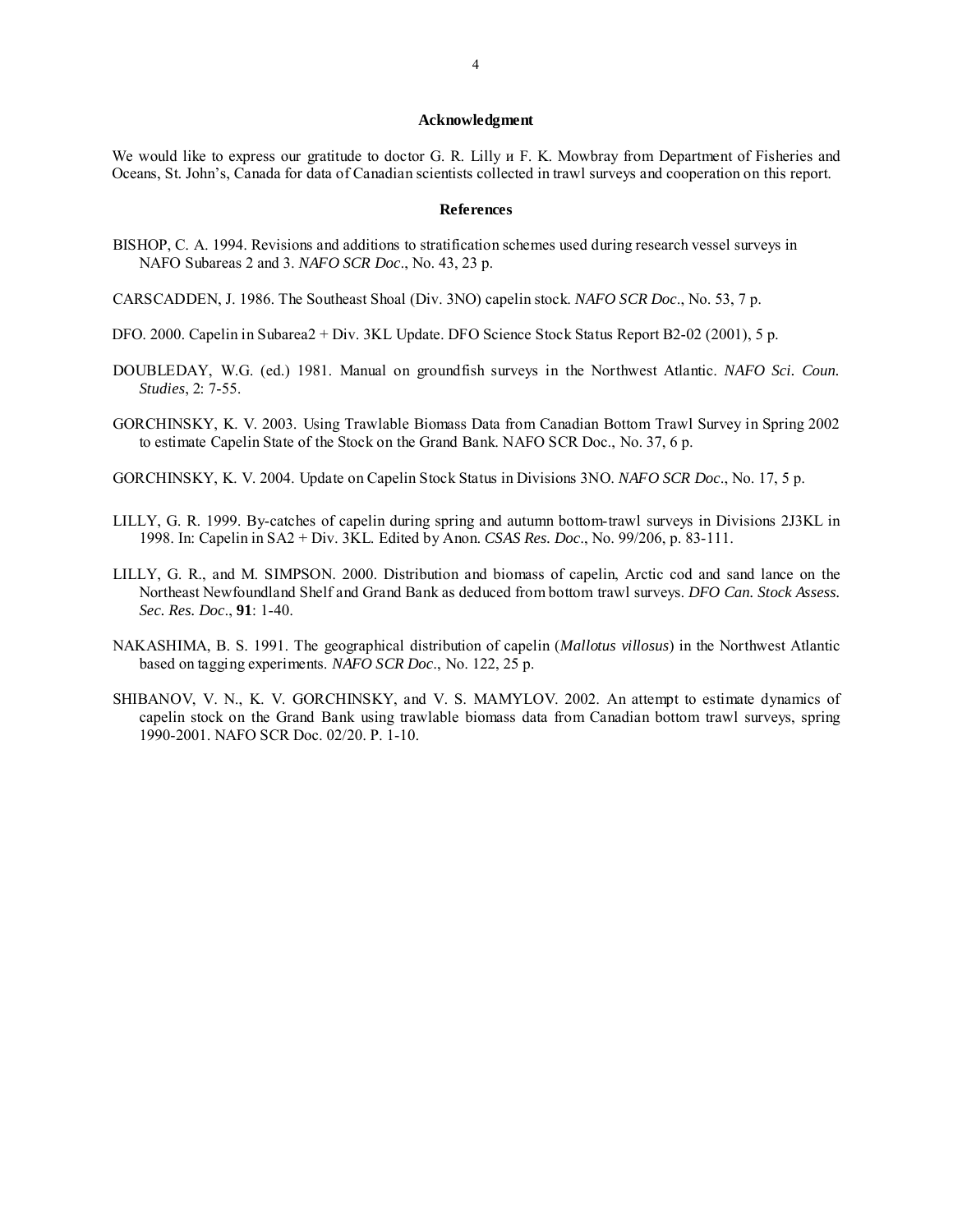| Year         | <b>BGR</b> | CAN        | CUB            | <b>DDR</b> | $\operatorname{ISL}$ | IRL | <b>JPN</b> | $\rm{NOR}$             | POL              | E/PRT |           | ROM E/ESP | <b>RUS</b> | <b>Total</b>     | <b>TAC</b>       |
|--------------|------------|------------|----------------|------------|----------------------|-----|------------|------------------------|------------------|-------|-----------|-----------|------------|------------------|------------------|
| 1970         |            |            |                |            |                      |     |            |                        |                  |       |           |           |            | $\bf{0}$         |                  |
| 1971         |            |            |                |            |                      |     |            |                        |                  |       |           |           | 750        | 750              |                  |
| 1972         | 166        |            |                |            |                      |     |            |                        |                  |       |           |           | 20598      | 20764            |                  |
| 1973         |            | 1658       |                |            |                      |     |            | 41293                  | 203              |       |           |           | 83721      | 126875           |                  |
| 1974         |            | 3698       |                |            |                      |     |            | 43682                  |                  | 500   |           | 4016      | 48855      | 100751           | 148000           |
| 1975         |            |            |                |            | 15814                |     | 2734       | 37477                  | 4306             |       |           | 3748      | 67704      | 131783           | 180000           |
| 1976         | 311        | 5233       |                |            | 8839                 | 230 | 5007       | 23178                  | 3778             |       |           |           | 63610      | 110186           | 180000           |
| 1977         |            | 36         | 700            |            | 2994                 |     | 3746       | 21499                  | 401              |       |           |           | 17322      | 46698            | 200000           |
| 1978         |            |            |                | 56         | 116                  |     | 665        | 4237                   | $\boldsymbol{7}$ |       | $\tau$    |           | 119        | 5207             | 200000           |
| 1979         |            |            |                |            |                      |     |            |                        |                  |       |           |           |            | $\boldsymbol{0}$ | $\boldsymbol{0}$ |
| 1980         |            |            |                |            |                      |     |            |                        |                  |       |           |           |            | $\boldsymbol{0}$ | $\boldsymbol{0}$ |
| 1981         |            |            |                |            |                      |     |            |                        |                  |       |           |           |            | $\bf{0}$         | $\boldsymbol{0}$ |
| 1982         |            |            |                |            |                      |     |            |                        |                  |       |           |           |            | $\bf{0}$         | $\boldsymbol{0}$ |
| 1983         |            |            |                |            |                      |     |            |                        |                  |       |           |           |            | $\bf{0}$         | $\boldsymbol{0}$ |
| 1984         |            |            |                |            |                      |     |            |                        |                  |       |           |           |            | $\bf{0}$         | $\boldsymbol{0}$ |
| 1985         |            |            | $\mathfrak{Z}$ |            |                      |     |            |                        |                  |       |           |           |            | 3                | $\boldsymbol{0}$ |
| 1986         |            |            |                |            |                      |     |            |                        |                  |       |           |           |            | $\bf{0}$         | $\boldsymbol{0}$ |
| 1987         |            |            |                |            |                      |     | 793        |                        |                  |       |           |           | 14         | 807              | 10000            |
| 1988         |            |            |                |            |                      |     | 1395       | 1094                   |                  |       |           |           | 4738       | 7227             | 15000            |
| 1989         |            |            |                |            |                      |     | 2222       | 4085                   |                  |       |           |           | 3189       | 9496             | 28000            |
| 1990         |            |            | 85             |            |                      |     | 2054       | 8415                   |                  |       |           |           | 14076      | 24630            | 30000            |
| 1991         |            |            | 118            |            |                      |     |            |                        |                  |       |           |           |            | 118              | 30000            |
| 1992         |            |            | 65             |            |                      |     |            |                        |                  |       |           |           |            | 65               | 30000            |
| 1993         |            |            | 3              |            |                      |     |            |                        |                  |       |           |           |            | 3                | $\boldsymbol{0}$ |
| 1994         |            |            |                |            |                      |     |            |                        |                  |       |           |           |            | $\boldsymbol{0}$ | $\boldsymbol{0}$ |
| 1995         |            |            |                |            |                      |     |            |                        |                  |       |           |           |            | $\bf{0}$         | $\boldsymbol{0}$ |
| 1996         |            |            |                |            |                      |     |            |                        |                  |       |           |           |            | $\bf{0}$         | $\boldsymbol{0}$ |
| 1997         |            |            |                |            |                      |     |            |                        |                  |       |           |           |            | $\bf{0}$         | $\boldsymbol{0}$ |
| 1998         |            |            |                |            |                      |     |            |                        |                  |       |           |           |            | $\bf{0}$         | $\boldsymbol{0}$ |
| 1999         |            |            |                |            |                      |     |            |                        |                  |       |           |           |            | $\bf{0}$         | $\boldsymbol{0}$ |
| 2000         |            |            |                |            |                      |     |            |                        |                  |       |           |           |            | $\bf{0}$         | $\boldsymbol{0}$ |
| 2001         |            |            |                |            |                      |     |            |                        |                  |       |           |           |            | $\bf{0}$         | $\boldsymbol{0}$ |
| 2002         |            |            |                |            |                      |     |            |                        |                  |       |           |           |            | $\bf{0}$         | $\boldsymbol{0}$ |
| 2003         |            |            |                |            |                      |     |            |                        |                  |       |           |           |            | $\bf{0}$         | $\boldsymbol{0}$ |
| 2004         |            |            |                |            |                      |     |            |                        |                  |       |           |           |            | 0                | $\boldsymbol{0}$ |
| <b>Total</b> | 477        | 10625 1059 |                | 56         |                      |     |            | 27763 230 20670 193375 | 8695             | 500   | $\pmb{7}$ | 7764      | 338772     | 609993           |                  |

TABLE 1. Nominal catch and TAC of capelin in NAFO Div. 3NO (tons).

Note: TACs in 1974-1978 are merged for NAFO Div. 3LNO.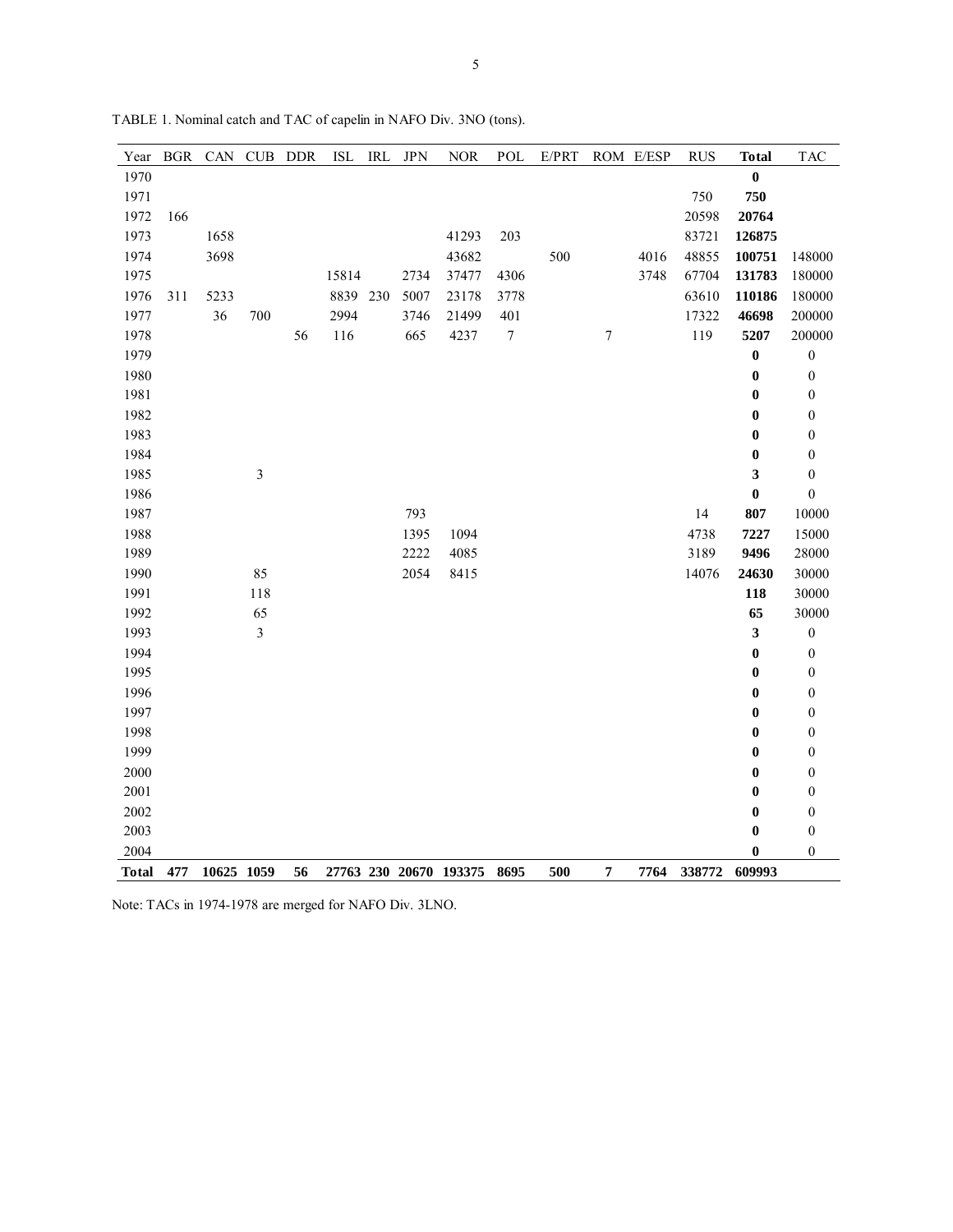| Year | <b>USSR 3LNO</b> | Canada 3NO | Year | USSR/Russia 3LNO | Canada 3NO     |
|------|------------------|------------|------|------------------|----------------|
| 1975 | $1050*$          |            | 1985 | 2200             | 212            |
| 1976 | 685*             |            | 1986 | 1491             | 494            |
| 1977 | 1000*            |            | 1987 | 2161             | 229            |
| 1978 | 310              |            | 1988 | 3900             | 561            |
| 1979 | 483              |            | 1989 | 2455             | 28             |
| 1980 | $\theta$         |            | 1990 | 3752             |                |
| 1981 | 109              | 223        | 1991 | 118              |                |
| 1982 |                  | 419        | 1992 |                  | $\overline{4}$ |
| 1983 | 346              | 219        | 1993 | 315              |                |
| 1984 | 2880             | 85         | 1994 | 83               |                |

TABLE 2. Estimate of capelin stock according to the data of Russian and Canadian acoustic survey in 1975-1994 (thousand tons).

\* biomass of mature capelin in Divisions 3NO.

TABLE 3. Trawl and acoustic survey estimates of capelin biomass in Div. 3L according to Canadian surveys in 1999-2004 (thousand tons)

| Type of  | Year   |        |         |        |        |         |  |  |  |
|----------|--------|--------|---------|--------|--------|---------|--|--|--|
| Survey   | 1999   | 2000   | $2001*$ | 2002   | 2003   | $2004*$ |  |  |  |
| Trawl    | 80.78  | 49.38  | 103.89  | 20.64  | 42.90  | 262.30  |  |  |  |
| Acoustic | 258.78 | 209.02 | 38.50   | 125.87 | 149.23 | 160.10  |  |  |  |

Note: \* - near values of trawl and acoustic biomasses were not used in the analysis.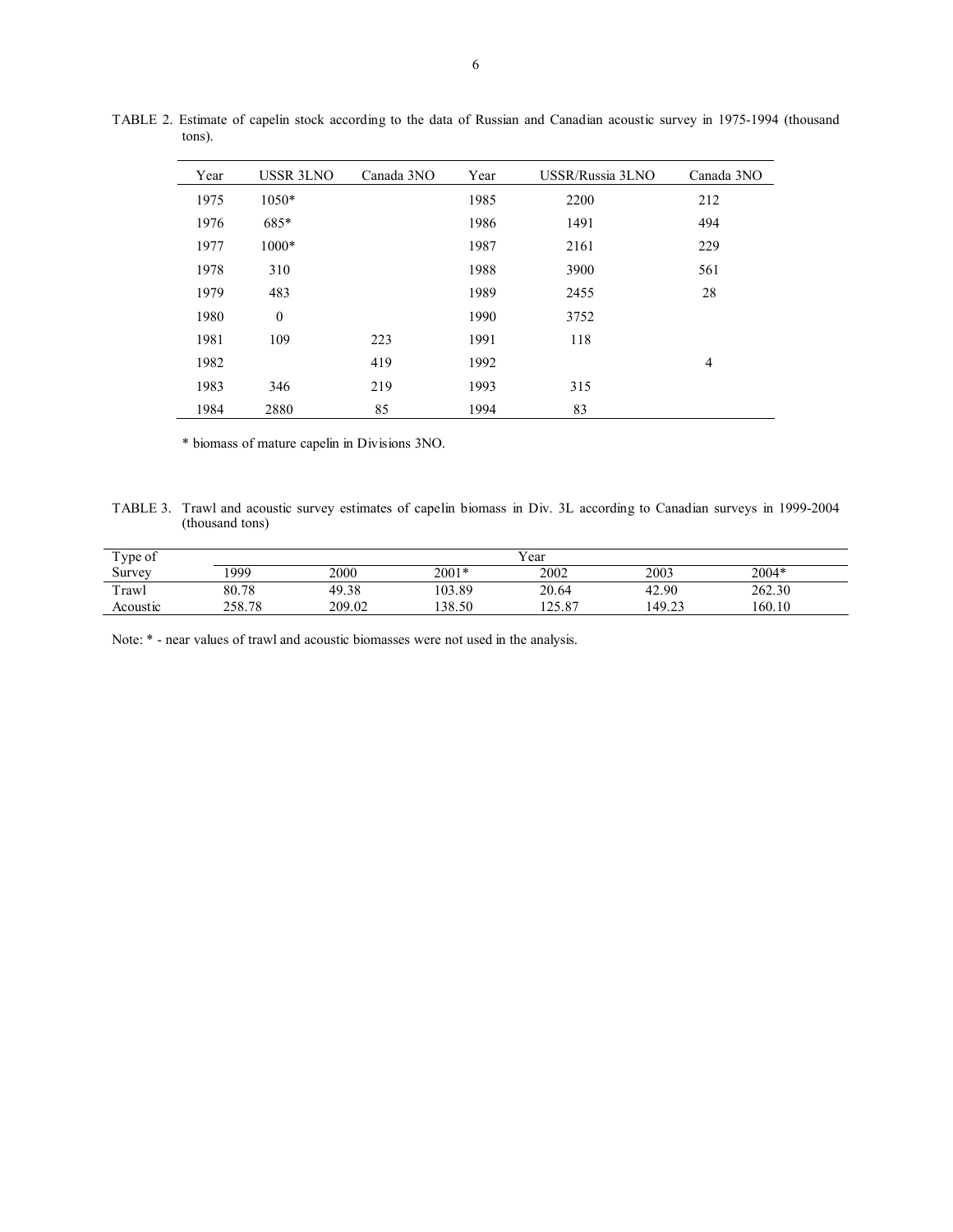

Fig. 1. Acoustic estimates of capelin biomass in Div. 3L and 3NO and catch of capelin in Div. 3NO in 1981-2004.



Fig. 2. Estimates of capelin biomass in Div. 3LNO according to the data of Canadian spring surveys conducted by different types of bottom trawls in 1977-2004.



Fig. 3. Relationship between trawl (Campelen) and acoustic biomasses of capelin in Div. 3L according to the data of Canadian surveys conducted in 1999-2004.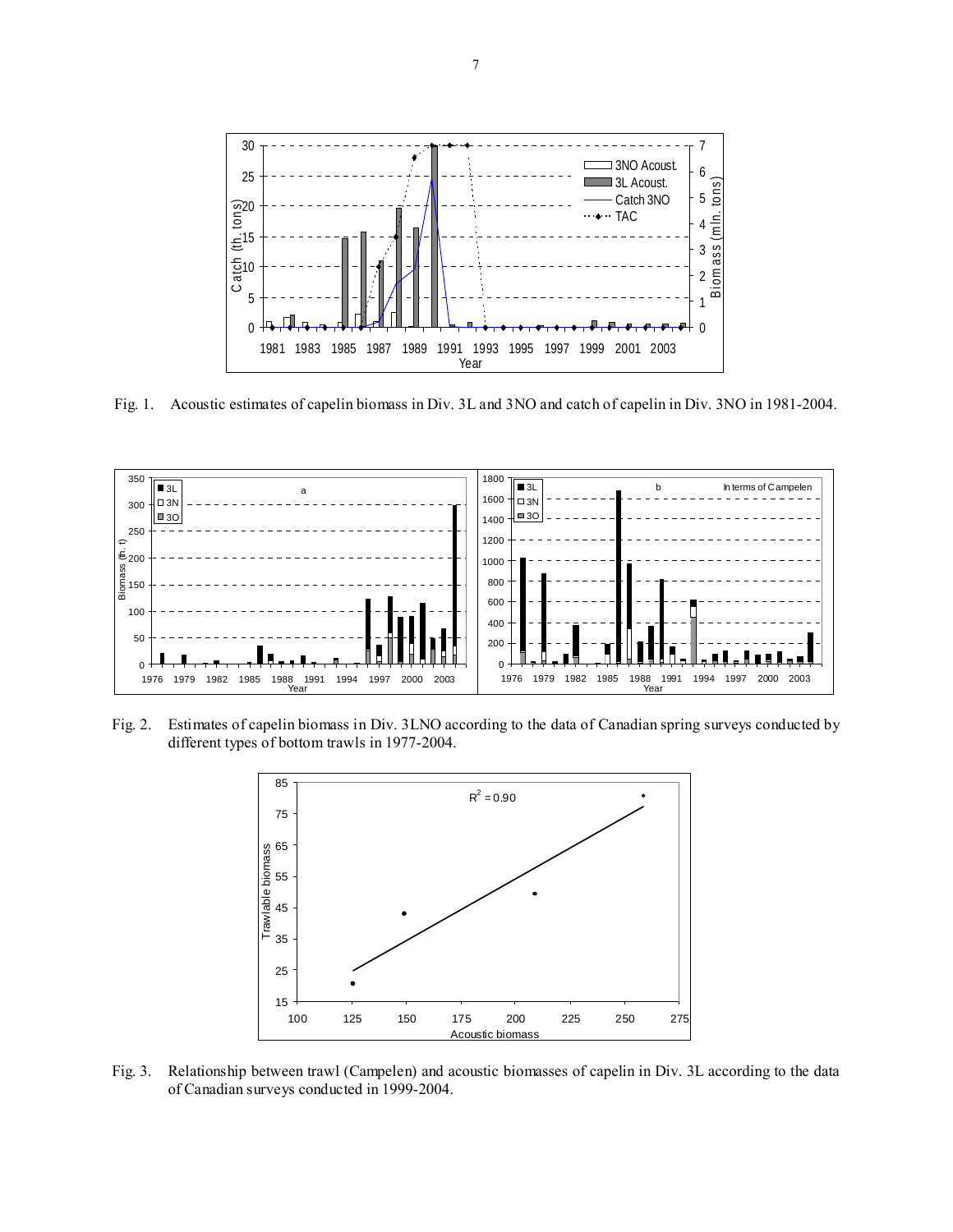

Fig. 4. Estimates of trawl biomass of capelin in Div. 3NO according to the data of Canadian spring surveys conducted in 1996-2004.



Fig. 5. Relationship between trawl (Campelen) and acoustic biomasses of capelin in Div. 3L according to the data of Canadian surveys conducted in 1999-2004.



Fig. 6. Average catch ( $t/km<sup>2</sup>$ ) according to the data of Canadian spring surveys in Div. 3NO.